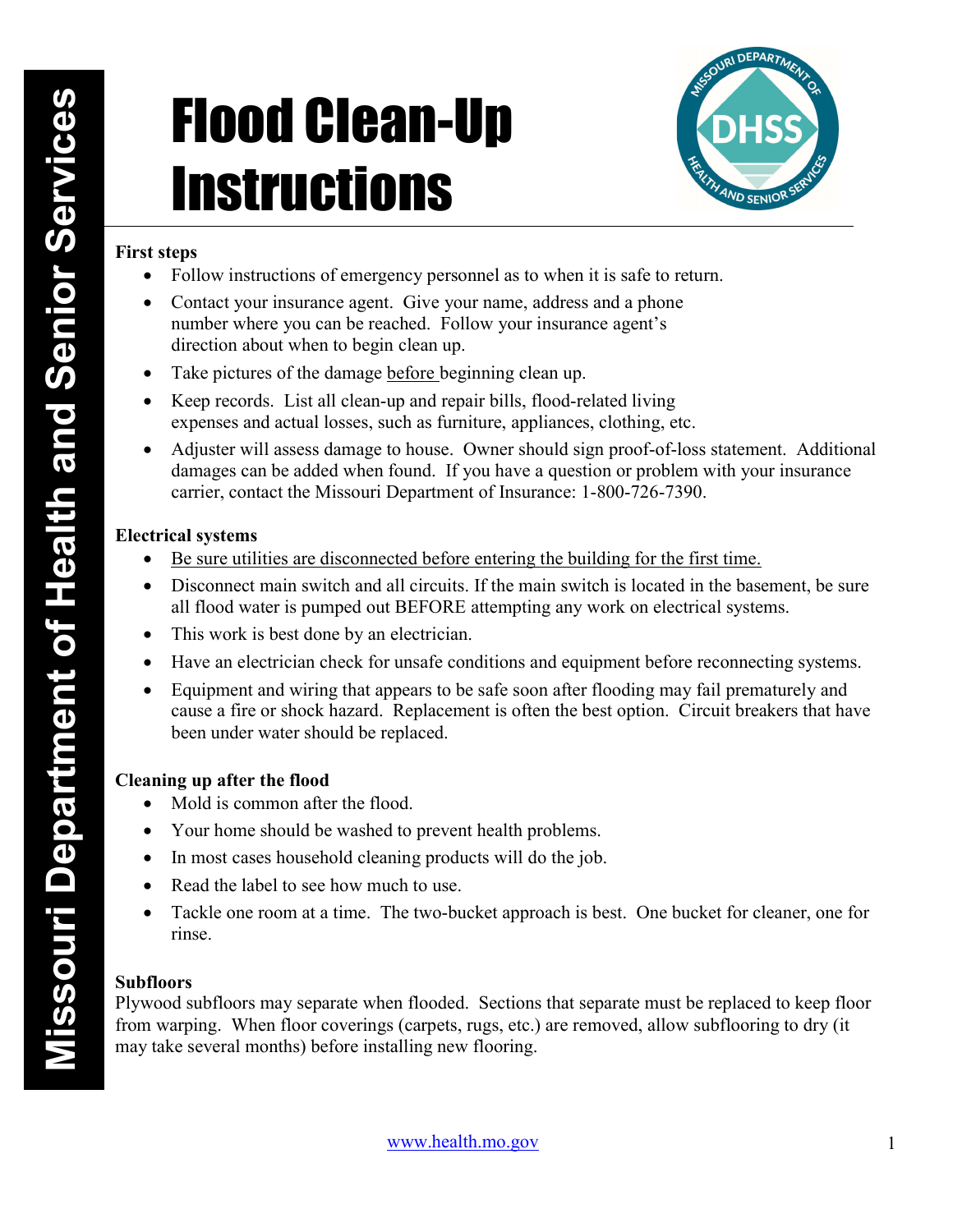### Wood floors:

- Carefully remove a board every few feet to reduce buckling caused by swelling. Consult a carpenter about removal techniques for tongue-and-groove boards.
- Clean and dry floor (it may take several weeks or months) before replacing boards and attempting repairs.

# Tile and sheet-vinyl floors:

- If subfloor is wood, tile or sheet vinyl, it should be removed so wood can be replaced. If floor has not been soaked, loose tiles may be re-cemented after floor is dry.
- If subfloor is concrete, removing tile or sheet vinyl will speed drying of the concrete floor. If the tile or sheet vinyl is not damaged, you may allow the floor to dry on its own.
- If water has gotten under loose areas of the sheet flooring, remove the entire sheet.
- Ask a flooring dealer what will loosen the adhesive with the least damage to the floor.

# Carpets and rugs

- Carpets and rugs are best cleaned by professionals.
- To clean them yourself, pull up water-logged carpets. Discard all padding. Rugs and pads should be dried outside on a clean, flat surface, such as a concrete driveway. Place face down so stains will wick to the back instead of to the face yarns.
- Hose off and, if badly soiled, add detergent. Work detergent into carpet with broom and rinse well. Remove as much water as possible quickly using steam, fans or water-extraction equipment. Take care to avoid electrical shock.
- To prevent mildew and odors, rinse with a solution of two tablespoons of chlorine bleach per gallon of water.
- Dry carpet and floor thoroughly before carpet is replaced. If carpet is put down wet, it may mildew. Carpet and backing may shrink.

# Furniture

- Take furniture outdoors to clean.
- Hose or brush off mud.
- All parts (drawers, doors, etc.) should be removed.
- Dry slowly out of direct sunlight (hot sunlight will warp furniture). It may take several weeks to fully dry.

# Household appliances

- Appliances that have been under water must be cleaned and dried before starting.
- All electricity or gas must be turned off.
- Open as much as possible to rinse or wipe clean.
- Let dry. Three days to a week is necessary for drying.
- Check with an appliance person before reconnecting. Most appliances can be saved.

www.health.mo.gov